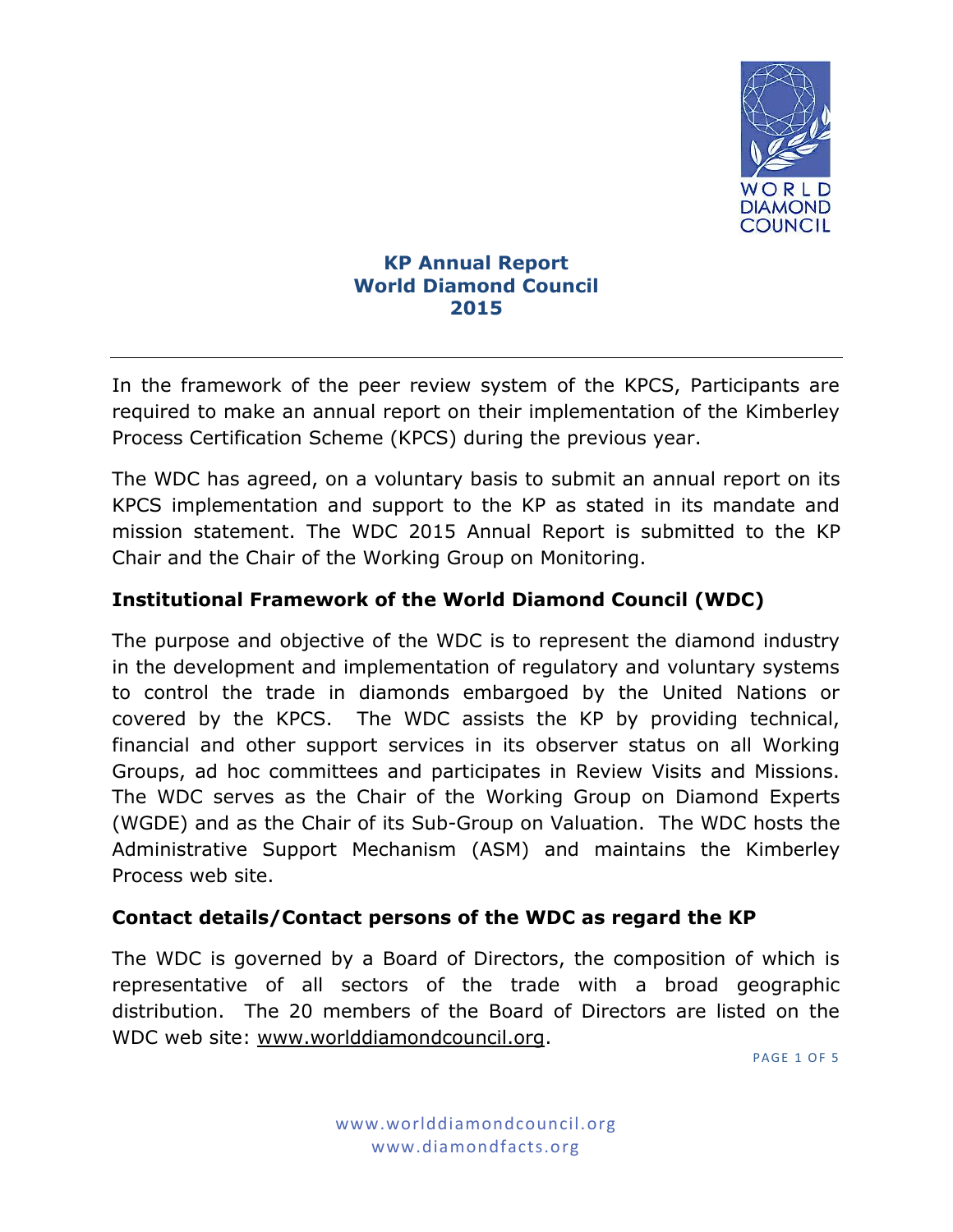WDC Officers are: President - Edward Asscher (Royal Asscher); Vice President - Andrey Polyakov (ALROSA); Treasurer - Ronnie Vanderlinden (USJC); Corporate Secretary and General Counsel - Udi Sheintal (Israel Diamond Institute).

The main contact person for the organization is Executive Director Patricia Syvrud: [patricia.syvrud@worlddiamondcouncil.org,](mailto:patricia.syvrud@worlddiamondcouncil.org) with WDC Corporate Secretary and General Counsel Udi Sheintal serving as an alternative contact for the WDC: [secretary@worlddiamondcouncil.org.](mailto:secretary@worlddiamondcouncil.org)

WDC International Headquarters Address:

580 Fifth Avenue, Suite 613

New York, NY 10036

Tel: +760-525-9393

### **Members of the WDC**

The WDC currently has over 40 core members, from every sector of the diamond industry, including extraction (mining), wholesale trading of diamonds, manufacturing and retail sale of diamonds or diamond jewelry. Some of these members represent more than one company or organization. The WDC also has members who represent affiliated trades, such as banks and shipping companies. A list of all WDC members is available on its web site.

### **Actions taken to support the KP in 2015**

During 2015, WDC continued its active participation in all Working Groups and committees of the KPCS.

- 1. The WDC KP Task Force (KPTF) committee members and WDC Executive Director attended the majority of KP WG teleconference calls in 2015.
- 2. The WDC is a member of all KP Committees and Working Groups and performed tasks as assigned and allotted by the Chairs of each

**PAGE 2 OF 5**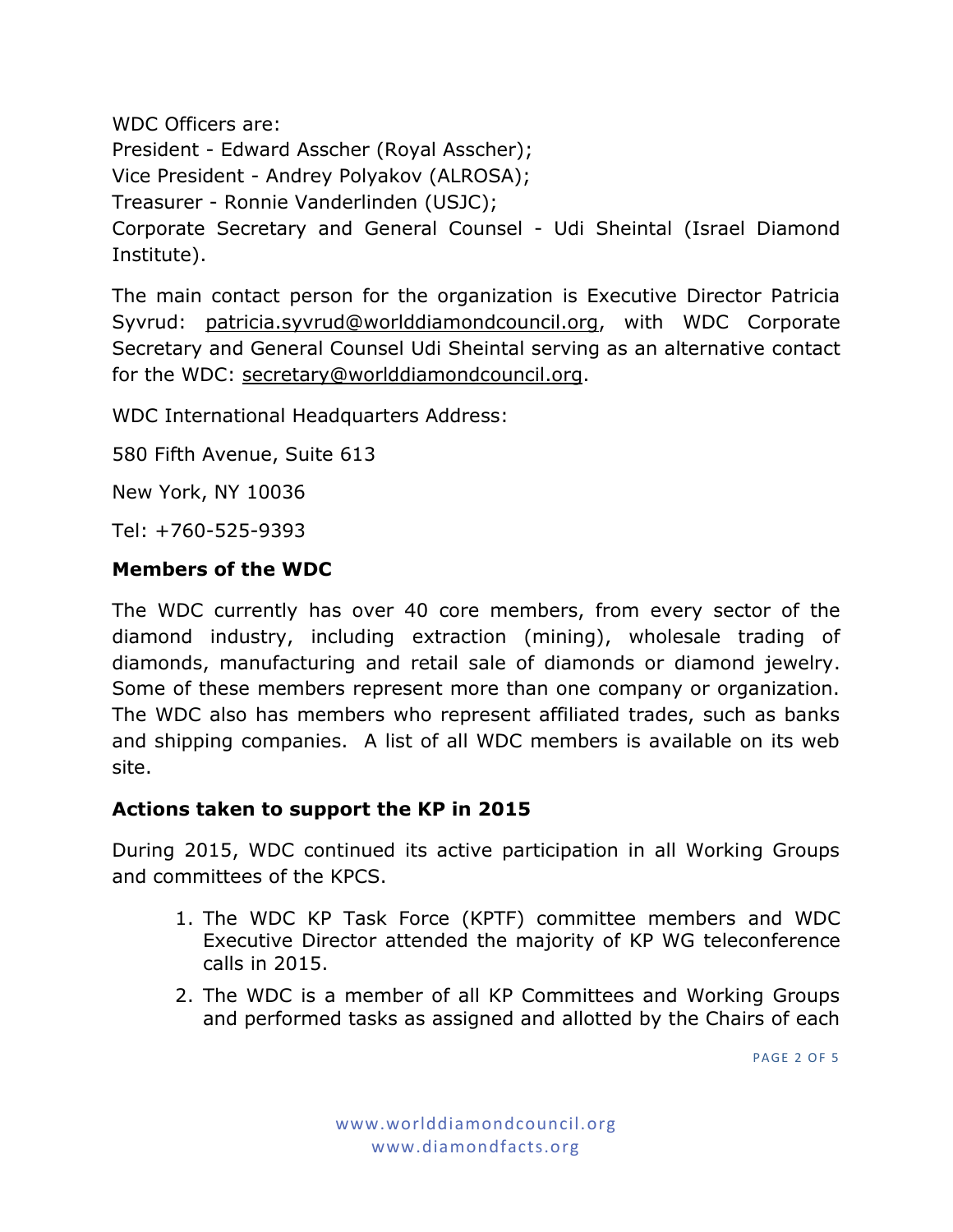Committee and Working Group including statistical analyses and annual report reviews.

- 3. WDC President represented the WDC as speaker/panelist at the following diamond and jewelry industry events where he highlighted KP engagement and WDC activities:
	- o Dubai Diamond Conference, April;
	- o WFDB/IDMA 2015 President's Meeting in Israel, June;
- 4. WDC President spoke at the KP Intercessional and Plenary meetings, and attended meetings with the 2015 KP Chair and Vice Chair, ASM, KP WG Chairs, KP Participants and Observers, various government officials.
- 5. Seventeen WDC members participated in the KP Intersessional meeting in Luanda, Angola in June.
- 6. Fifteen WDC members and staff participated in the KP Plenary meeting in Luanda, Angola in November.
- 7. Three WDC representatives attended the MRU Regional Initiative meeting held in Luanda on June 21st. The WDC assigned a representative to this initiative, Mr. Damian Gagnon of Lazare Kaplan International.
- 8. Three WDC representatives attended the MRU Regional Initiative meeting held in Luanda on November 15<sup>th</sup>.
- 9. WDC continued to serve as the Chair of the Working Group of Diamond Experts.
- 10. The WDC served as chair of the WGDE's Sub Group on Valuation, and assisted with efforts related to WGDE Sub-Group on Valuation.
- 11. The following WDC members participated in Review Visits:
	- o Cote d'Ivoire Marie-Chantal Kaninda, Rio Tinto Diamonds
	- o UAE Karla Basselier, AWDC
	- o EU Peter Karakchiev, ALROSA
	- o Mexico Michael de Geelhand de Merxem, AWDC
	- o Congo-Brazzaville Michael de Geelhand de Merxem, AWDC
	- o Armenia Peter Karakchiev, ALROSA
- 12. Two WDC representatives, Stephane Fischler and Damian Gagnon, were assigned to the CAR MT, as requested in the AD on

**PAGE 3 OF 5**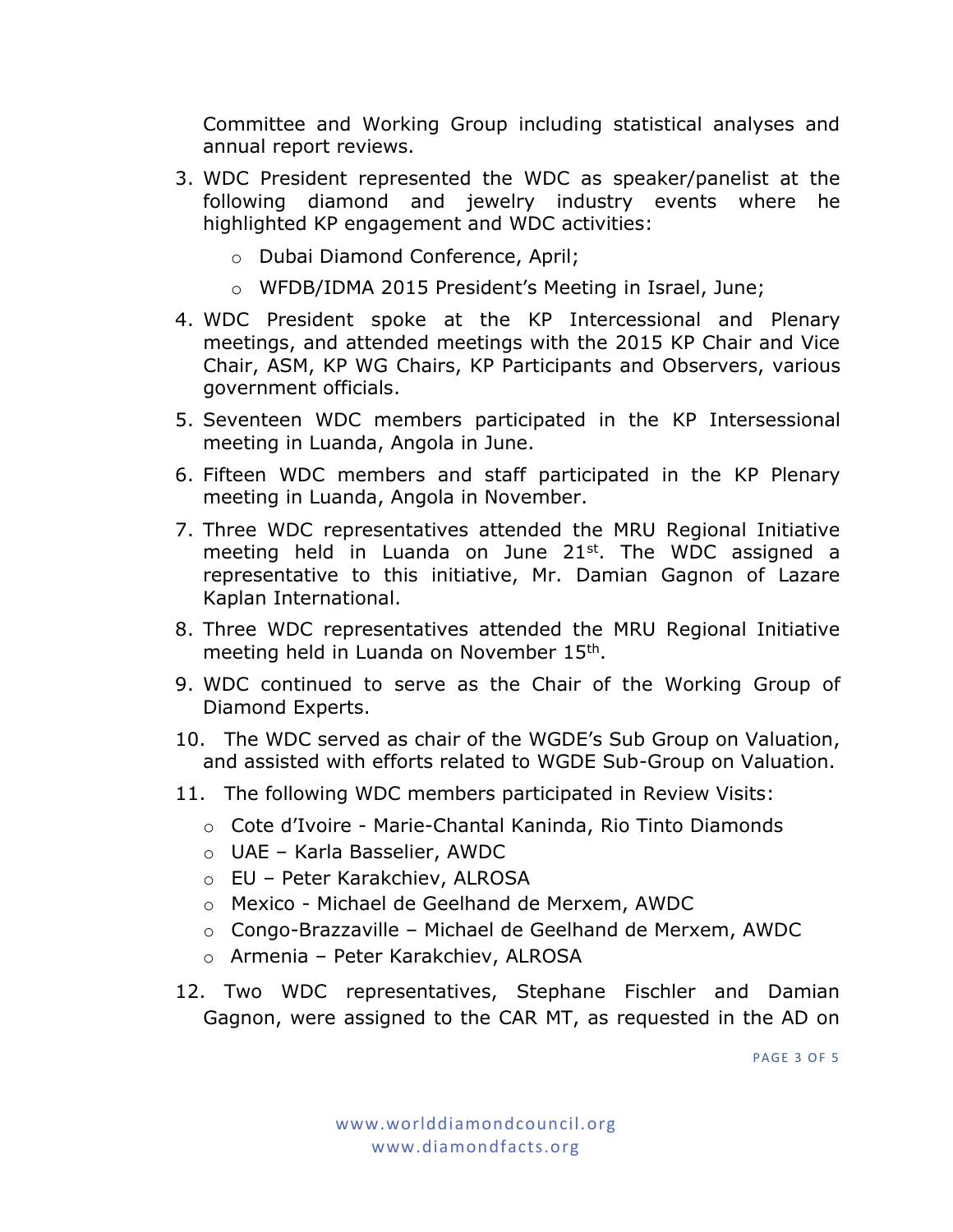CAR and subsequent Operational Framework approved directly after the KP Intersessional Meeting in June.

## **Administrative Support Mechanism**

As noted in the 2015 KP Plenary Final Communique, the 2015 KP Chair, upon approval of the KP Plenary, extended the ASM mandate until Plenary 2019, to continue its role in hosting and implementing the Administrative Support Mechanism for services which are administrative in nature. The ASM, through members of the WDC continued to voluntarily undertake the designated tasks including:

- Antwerp World Diamond Centre Central focal point of the ASM including Knowledge Management, Institutional Memory and KP web site hosting and maintenance
- Gem and Jewelry Export Promotion Council of India Logistical support for KP Chair, Chairs of WGs and Ad Hoc committees
- Israel Diamond Institute Communications
- Diamond Development Initiative (not a member of WDC) Requests for Technical and Professional Assistance.

2015 Activities of the ASM continued as performed in 2014, specifically:

- Provide communications services for the KP Chair, facilitating all messages sent to Participants and Observers of the KPCS.
- Through the hosting and maintenance of the web site, provided an enhanced compilation of KPCS official documents, and published completed review visit reports, both in short version (for the public section of the web site) and the longer versions for the "Members Only" section for the web site.
- Collection of minutes of all working group telephone conference calls and meetings.
- Extensive administrative and support services prior to, and during the Intersessional and Plenary meetings in Angola, such as registration and visa coordination, session agendas, etc.

# **Other WDC initiatives in 2015**

**PAGE 4 OF 5**